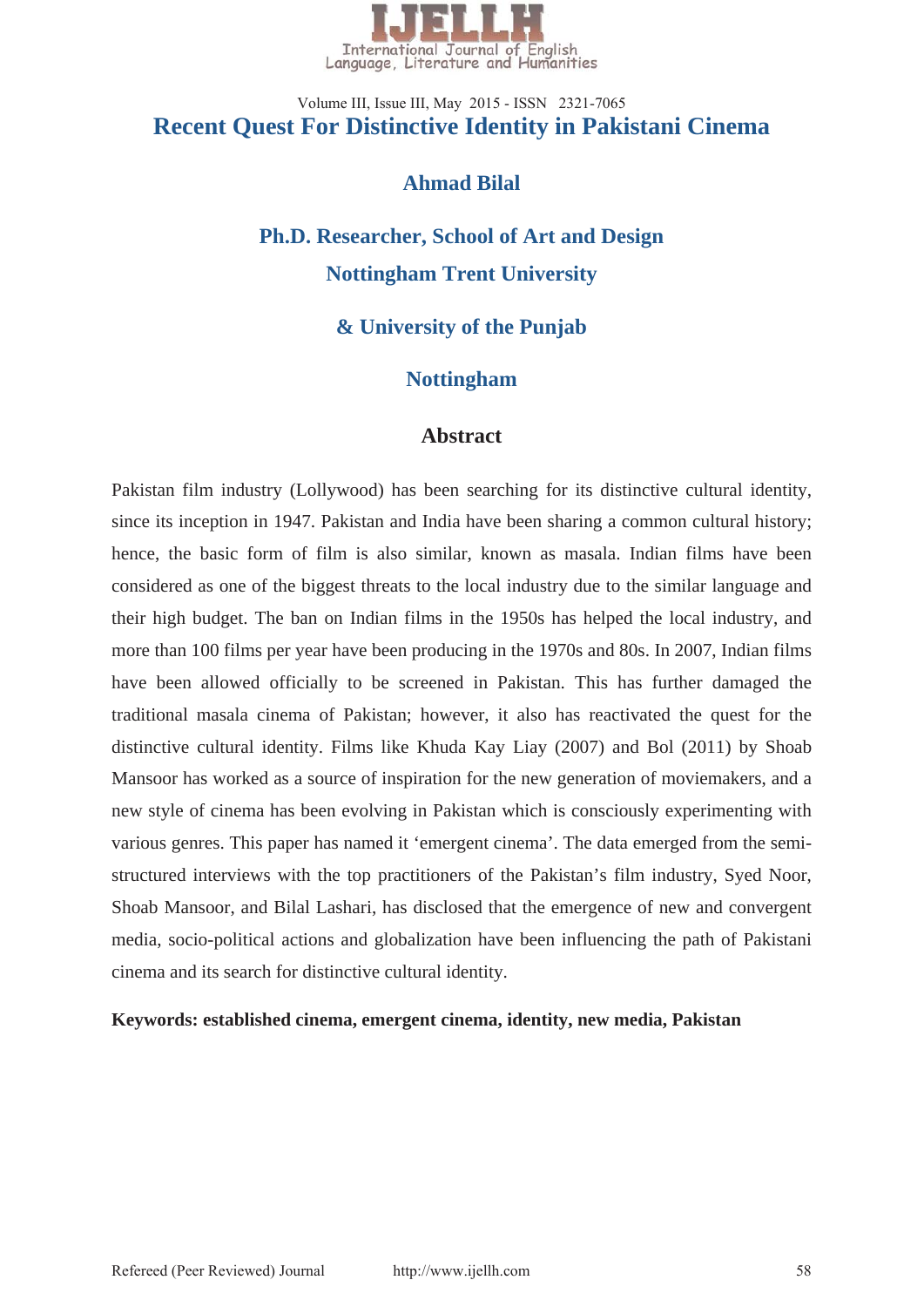

#### **Introduction** Volume III, Issue III, May 2015 - ISSN 2321-7065

Pakistan's film industry has a long history. Lahore, the cultural hub of Pakistan, once enjoyed the status of the second most important film city of the sub-continent after Bombay (Ahmed 2012). Pakistan and India has a common history of cinema and culture, the initial inspirations were also similar; therefore, the language, subjects and established form of film is also similar, and that is '*Masala*'. This kind of filmmaking is marked by mixing up cinematic elements (spices) to give a certain experience of entertainment to its audiences. Between the 1970s and 1980s, film production was prolific, and in the peak year of 1970 some 124 films were produced and the number of cinema houses was around 1300 (Iqbal 2015). Despite the productive past, the national cinema has been facing a decline, as number of films has been continuously reducing in last couple of decades, and not even a single film was released in 2012.



#### *Figure: 1*

A shift in the trends has been observed in the last decade, as, on the one hand, the established cinema has been facing decline and, on the other hand, some of the films, which cannot be categorized as *masala*, has achieved box-office success. *Khuda Kay Liye*/*In the Name of God* (2007), by Shoab Mansoor, has seen success in Pakistani as well as Indian circuit, as it has also opened the doors of the Indian market after a break of more than four decades (Arpana 2008). It did not follow the set pattern and cannot be considered as formula film by any means (Adarsh 2008). The elements of traditional *masala*: love story with songs, dance numbers, fight and chase sequences, is missing in the film. The film deals with the post 9/11 scenario and it highlights the sufferings of Pakistanis; hence, tries to tackle the real issues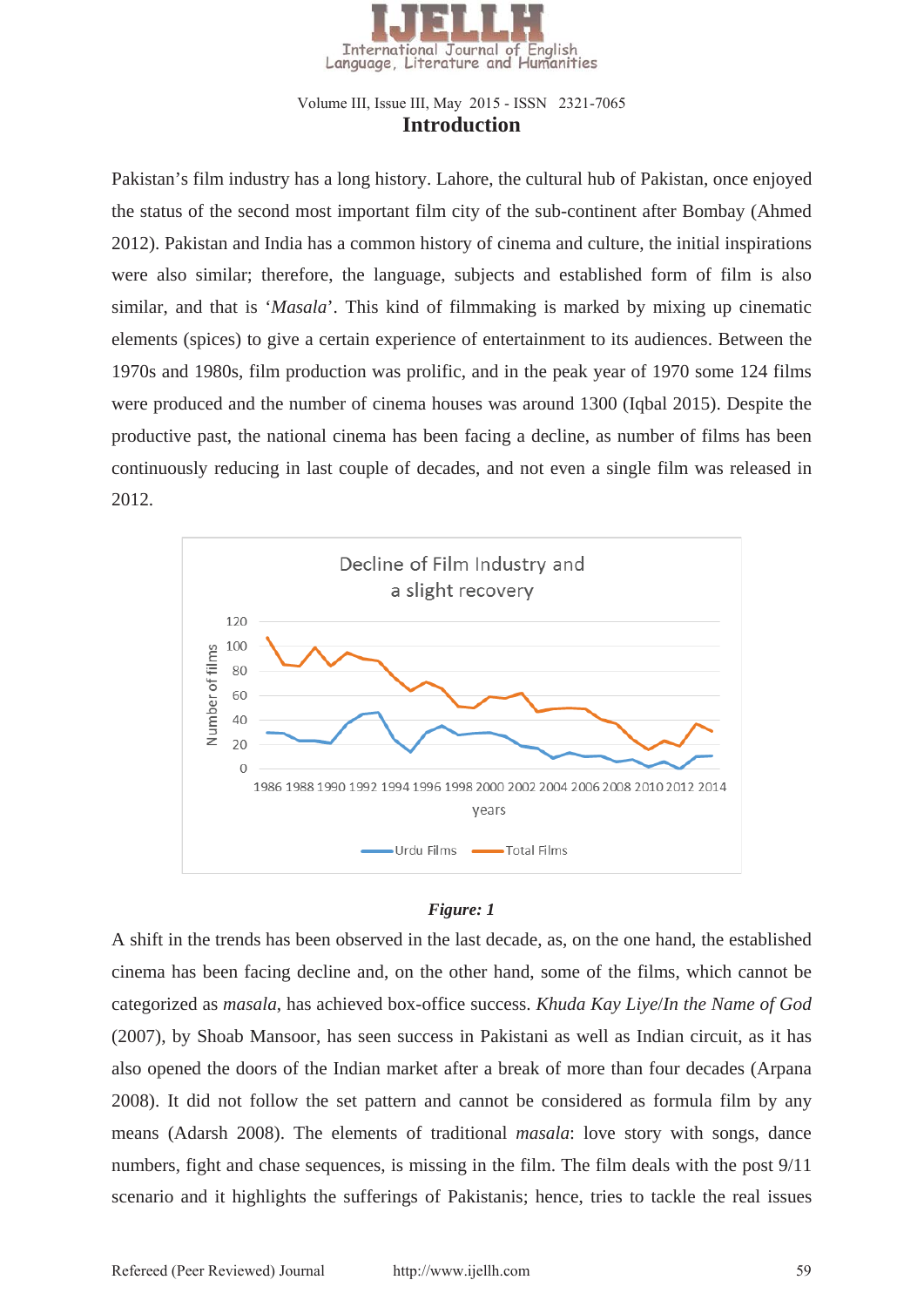

faced by the society. Indeed, *Khuda Kay Liye* (*KKL*) can be regarded as the first film that has triggered the new emergent cinema. The story line, production, and distribution have been differed from the existing trends*. Bol* (2011), the second film by Shaob Mansoor, has broken the record of *KKL* and grossed about 12, 00, 00,000 rupees/ 1.2 million dollars (Zaidi, 2013). This success has further set the ground and encouraged the new generation of moviemakers to begin their projects, for example *Waar* (2013), *Zinda Bhag* (2013), *Chambaili* (2013), *Josh* (2013), *Main Hoon Shahid Afridi* (2013), *Namaloom Afraad* (2014), *021* (2014), *The System*  (2014), *Dukhtar* (2014), *Tammana* (2014) have been released. A new style of cinema is evolving in Pakistan, which has its roots from alternative modes of expression, like television-drama, pop-music and fashion industry. The success of *Waar* (2013) has become a culmination point with no traditional songs, or dance numbers, highly patriotic theme and a transformation of language from Urdu to English. This is a clear shift, which is linked with some serious happenings in the society. The aim of this paper is to observe the shift in the styles, and to approach this task, I have conducted semi-structured interviews with the top practitioners in Pakistan, like Syed Noor, Shahzad Rafique, S. Suleman, Agha Nasir, Amjad Islam Amjad, Samina Peerzada, Zoraiz Lashari, Bilal Lashari, and Shoab Mansoor. The data emerged have disclosed various socio-political actions, technological changes and film economics involved in this shift.

The success of *KKL* has been associated with technological shift, as celluloid has been transforming into digital, which has enabled the television practitioners to explore the field of film. *KKL* was edited in India and the film was cited in support of the argument that the major weakness of Pakistani cinema was low technological expertise and production values (Schifrin 2008).The growth of digital media is connected with the change in the policy, as the Media liberation Act<sup>1</sup> of 2002 has supported the idea of the expansion of media, for the first time in the history of Pakistan. The 2002 reforms have been instigated by the socio-political actions; for instance, an ongoing media war with India since the Kargil<sup>2</sup> combat in 1999, and also by the demand of public for international channels (Yusuf & Schoemaker 2013). The Act of 2002, in Pakistan, has led to a boom in electronic media; thus the number of television channels increased from two or three state-run stations in 2000 to over 50 private channels in 6 years (Mezzera & Sial 2010). It has led to a relaxation of the censorship policy, particularly

 $1$  In 2002, Media Liberation Act has been passed that has led to a boom in Pakistani electronic media and paved the way to it gaining political clout. New liberal media laws broke the state's monopoly on electronic media and TV broadcasting and FM radio licenses were issued to private media outlets.

<sup>&</sup>lt;sup>2</sup> In the Kargil war, between India and Pakistan, Indian satellite channels played a major role to influence the global perception against Pakistan's military forces.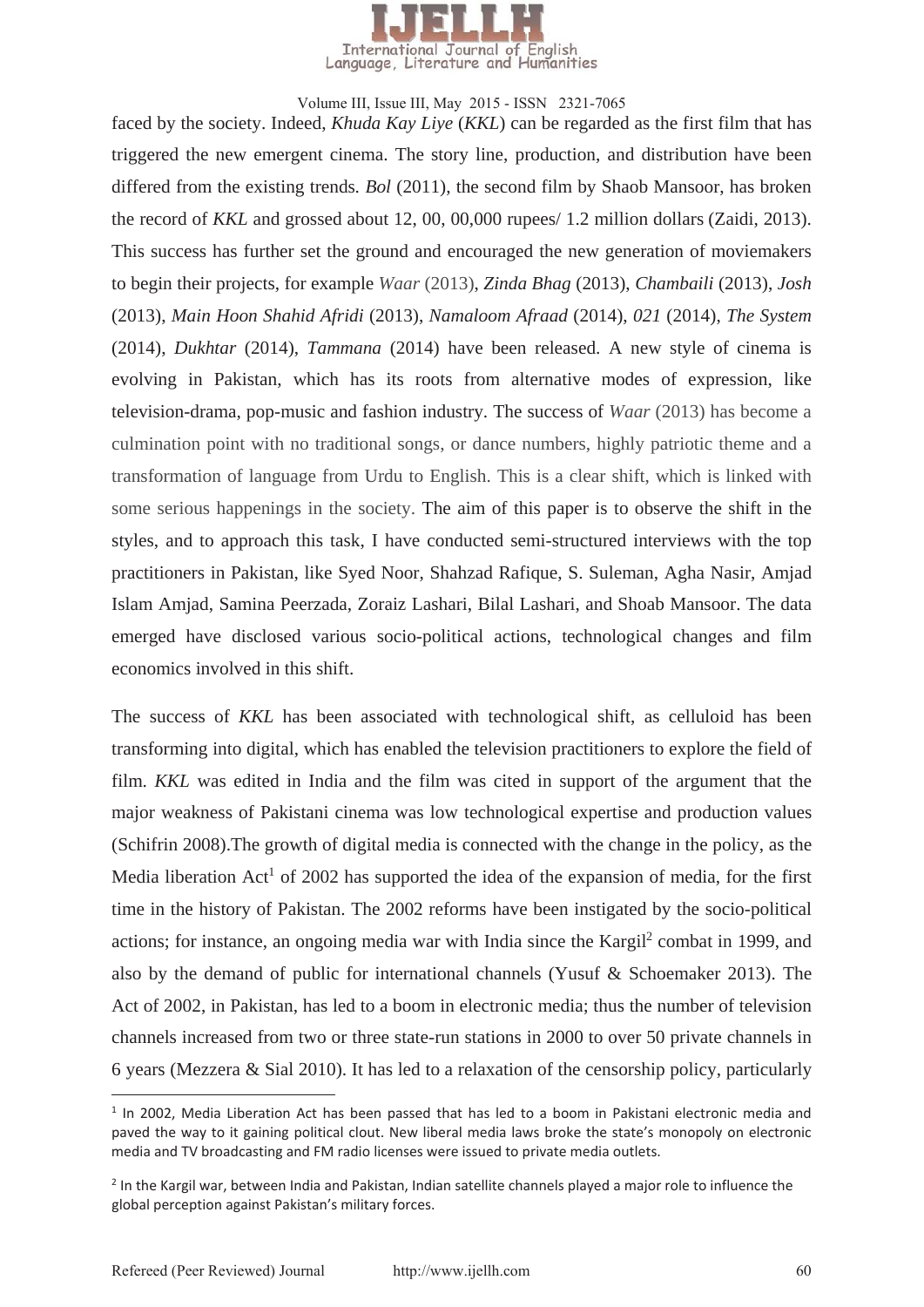

for entertainment. The removal of entertainment tax along with the import of films from India, in 2006-07, has helped in building up the infrastructure<sup>3</sup> (Z. Lashari 2012). The number of cinema houses and multiplexes has been increasing, as Shoab Mansoor (2012) mentions that *KKL* (2007) was released with only 12 prints, while the number of multiplex screens has been increased to 25 for *Bol* (2011) and further improved to 45 at the release of *Waar* (2013). The subject matter and form of *KKL* has also played a main role in its reception. The film deals with the post 9/11 scenario and highlights the sufferings of Pakistanis in America. It also highlights the impact of global War on Terror (WoT) on the north-western border, and discloses that WoT has aggravated the inherent issues of a postcolonial society. The shift in the content of the film is also linked with the Act of 2002, as this kind of edgy subject, to show the impact of global politics on a contemporary citizen, has not been showing in the established cinema.

#### **Established Cinema of Pakistan**

The established cinema of Pakistan had been facing a strong control, from the very beginning. Indeed, both, India and Pakistan, inherited the elitist attitude towards the local culture from their colonial masters; thus, the same censorship policy of restricting socialist political ideology and nationalistic themes have been continued even after the Independence (Pendakur 1996; Shoesmith 2009). In the words of McMillan (2007, p.71), "The focus of mass media systems during colonial regimes was on furthering administrative efficiency". The same policy and hegemonic control has been followed by India as well as Pakistan. Manjunath Pendakur (1996) has characterized the relationship between the film industry and policy-makers, in India, as a "patron-client relationship", that is the government supported film projects which were in favour of its policies, while it imposed a strict code of censorship on those who were trying to make films with balanced narratives. The political identity of Pakistan has been associated with the model of an Islamic state, opposite to the Indian identity of a Hindu state, rooted in the notion of Pakistan's formation as a homeland for Muslims (Egan 2002; Talbot 1998; Jalibi 1984). A desire to construct a distinctive cultural identity, of the newly formed Pakistan, from a combined past, had an inbuilt contradiction, as the state had rejected a portion of its history, art and culture on the basis of the division of the land (Jalibi 1984). Thus the basic elements of cinema, image, music, dance, had been considered Indian, and instead of defining a path for Pakistani cinema, it had been declared

-

<sup>&</sup>lt;sup>3</sup> Geo News, a private television network, is a major player in import and export of films with Indian, as part of its Aman ki Asha initiative. Later on, ARY, another television network, has also initiated its film department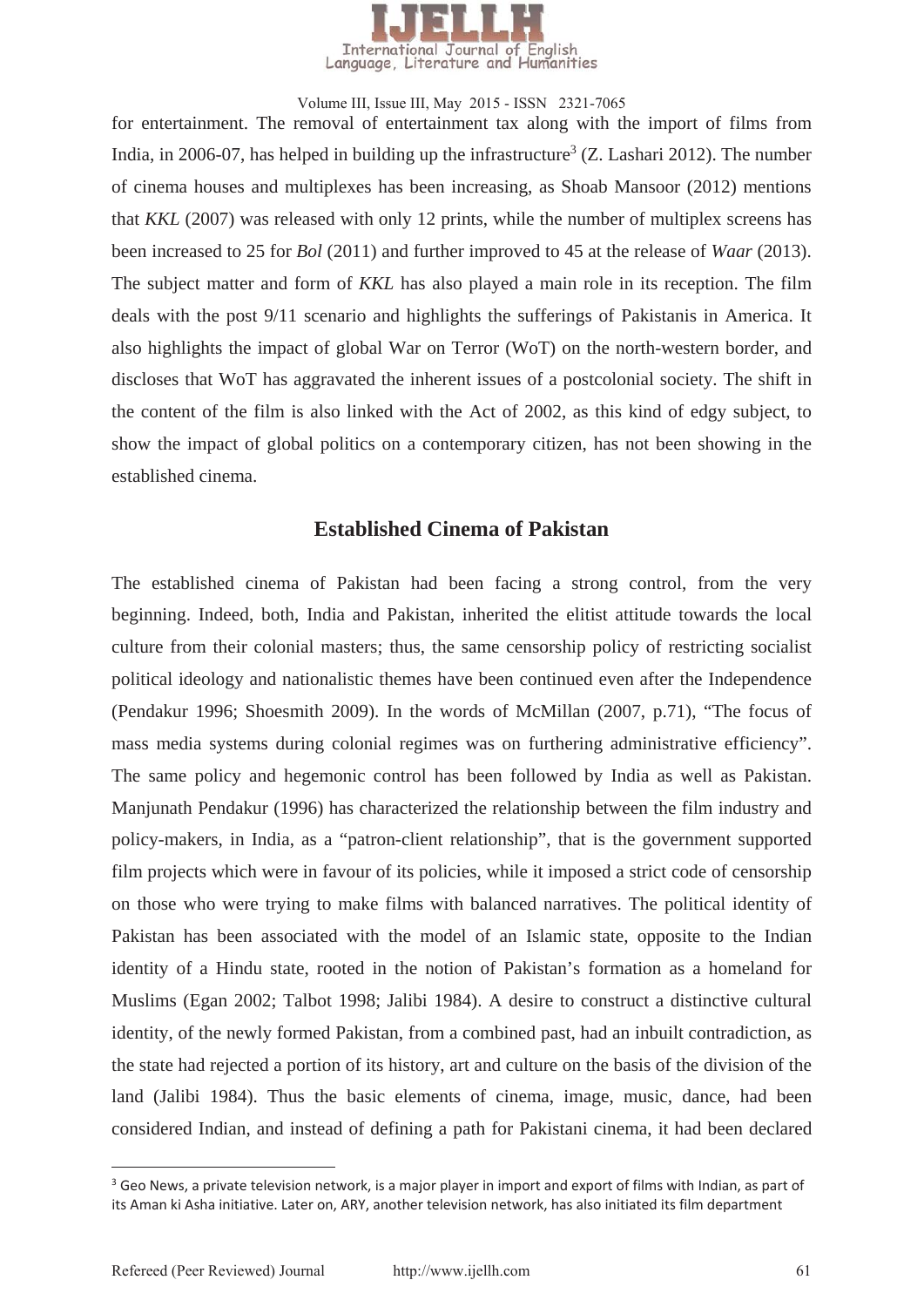

the work of 'infidels'. In 1949, the Minister of Industry stated: "In principle Muslims should not get involved in film-making. Being the work of lust and lure, it should be left to infidels" (Gazdar 1997, p.24). Volume III, Issue III, May 2015 - ISSN 2321-7065

Both the elements of political identity, religion as an ideology and India as an enemy, have been accepted by the filmmakers as natural and inevitable norms of the newly formed country. Films such as *Shaheed* (1962) or *Farangi* (1964), dealt with the anti-colonial struggle, or *Anarkali,* presented the Mughal era, were made to achieve a sense of cultural identity (Wille 2005). *Zarqa* (1969) also propagated Muslim nationhood. However, some of these films also presented ideas which were in conflict with the elements of cinema. For instance, in *Shaheed*, dance is associated with a non-Muslim girl. In *Zarqa*, female lead, being a Muslim girl, refuses to dance; however, she agrees to perform as a dancer only as part of her duty to save her country. The political ideology has become a hurdle to construct the cultural identity of Pakistan, as, on the one hand, the subjects, content and form of the film is similar to India: the enemy state. On the other hand, religion has its own implications about the art of film making. Agha Nasir (2012) verifies that film has been conceived as a "work of lust and lure" and religion has been exploited as a conflicting force against cinematography since Independence. In addition, Amjad Islam Amjad (2012) compares Indian and Pakistani society, as film has become an essential part of Indian society, while in Pakistan, it could never achieve the same position, due to religious limitations. Indeed, a few of the extremist groups declare film-making as being opposite to religion. Samina Peerzada (2012) states that the establishment has funded specific religious groups to maintain the power structures. According to these groups, cinema, with its elements of acting, music and dance, is prohibited in religion, which has restricted the cinema from deepening its roots in Pakistan. Syed Noor (2012) states that filmmaking, in Pakistan, has been considered as the 'work of *kanjars* (hustlers)' and for the revival of film industry, this perception needs to be changed. He elaborates that conventionally the general public like to watch films, meet actors and get their autographs, without wishing that their family, particularly daughters, be a part of film industry. It is a highly paradoxical state that the middle class like to watch films, while also considering filmmaking as a work of infidels.

Along with subjects and form the language of Pakistani and Indian films was also similar. Hindi-Urdu were accepted as The language of main stream cinema even before partition in 1947 (Gazdar 1997). The Urdu progressive writers of sub-continent, by the end of the First World War, had been experiencing imperialist exploitation, and had also been inspired from socialist and communist political parties in the sub-continent (Zeno 1994; Malik 1967). The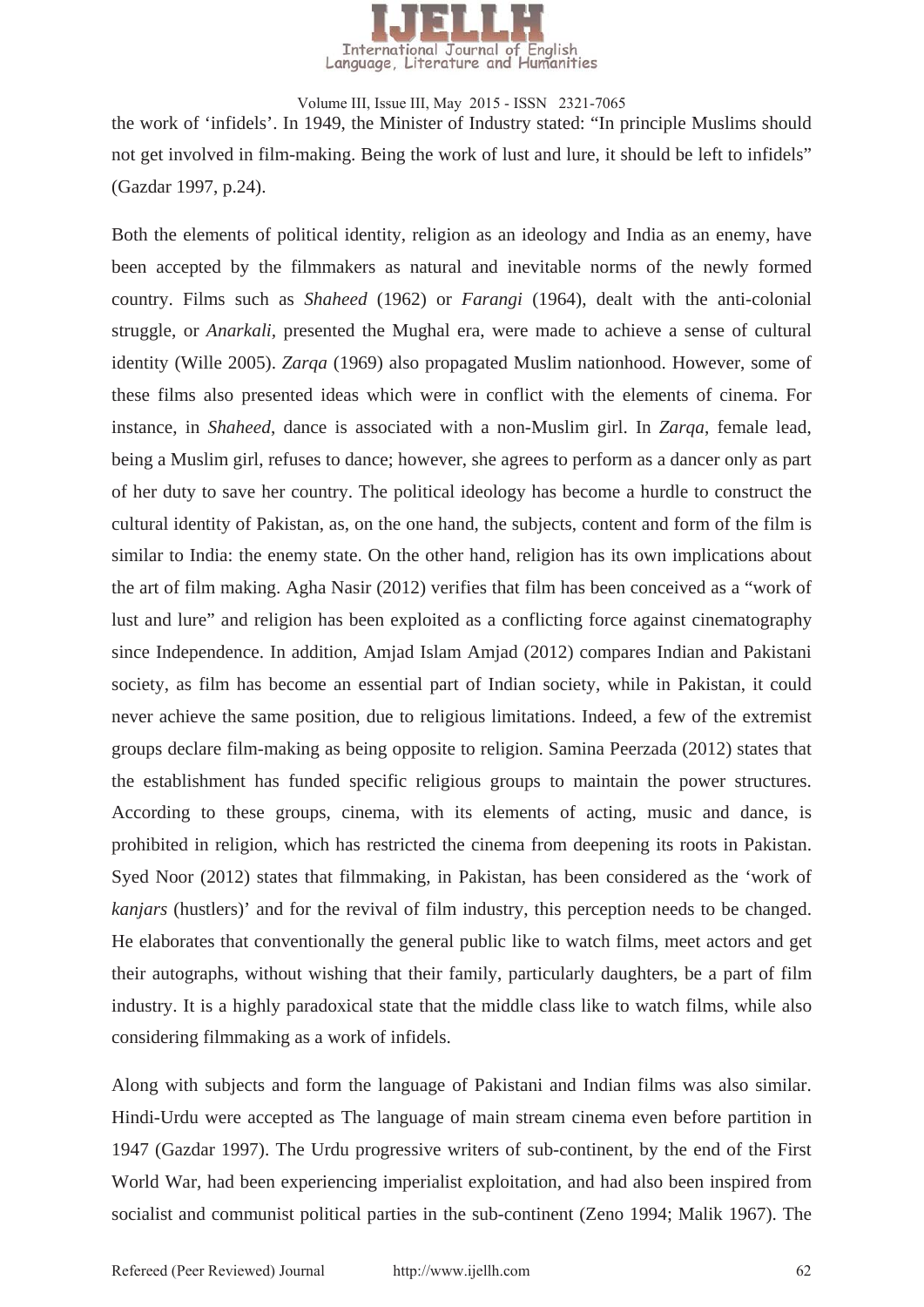

critical realism with the blend of socialist ideology was a basic element of Urdu writing (Ahmad 1987). The progressive movement of Urdu writers also influenced film subjects; however, the censorship has never allowed socialist subjects from the very beginning; for example, *Roohi* (1954) was the first film to be banned due to its socialist content (Gazdar 1997). The control had diverted the film from critical realism towards melodramatic social themes. Films with social themes present the problems of the society, while social realism talks about the issues created by the society and system itself (Hallam & Marshment 2000). Consequently the films with social themes, instead of social criticism, were acceptable to the authorities, as criticism on the system cannot be allowed. The filmmakers were willing to invest in an acceptable version of the social melodramatic narrative blended with songs and comedy sequences for the sake of entertainment alone, as this formula was commercially successful. This seems contrary to the ideology of progressive writers that is to produce purposeful art, rather than to create art for the sake of art (Malik 1967). R. Williams (2002) explains that those who have access to technology implement their formula, with all its compromises and low points , to determine the cultural path. In his words:

Certainly it was the formula that was used by those whose money gave them access to the new communication techniques; the lowness of taste and habit, which human beings assign very easily to other human beings, was assumed, as a bridge. The new culture was built on this formula, and if I reject the formula, if I insist that this lowness is not inherent in ordinary people, you can brush my insistence aside, but I shall go on holding to it. A different formula, I know from experience, gets a radically different response.

#### (R. Williams 2002)

Pakistani cinema tried to play safe, and the majority of successful old films, like *Dupatta* (1952) or *Naukar* (1955), were based on domestic issues (Peerzada 2012). According to Shahzad Rafique (2012), a positive message which can arouse sentiment is a basic ingredient of good entertainment. Budget is also a limitation, particularly in comparison to India, as Peerzada (2012) states that Pakistan's cinema always concentrates on powerful emotional stories which can be managed on a modest financial plan. Indeed, the success of the melodramatic formula of social films motivated others to follow the same formula; hence, the inward criticism of Urdu tradition, apart from a few film projects, was well controlled by the policymakers. The cinema has not been treated as an industry; thus, formal education of film has not been available, copyright protection has been unaddressed, and the overall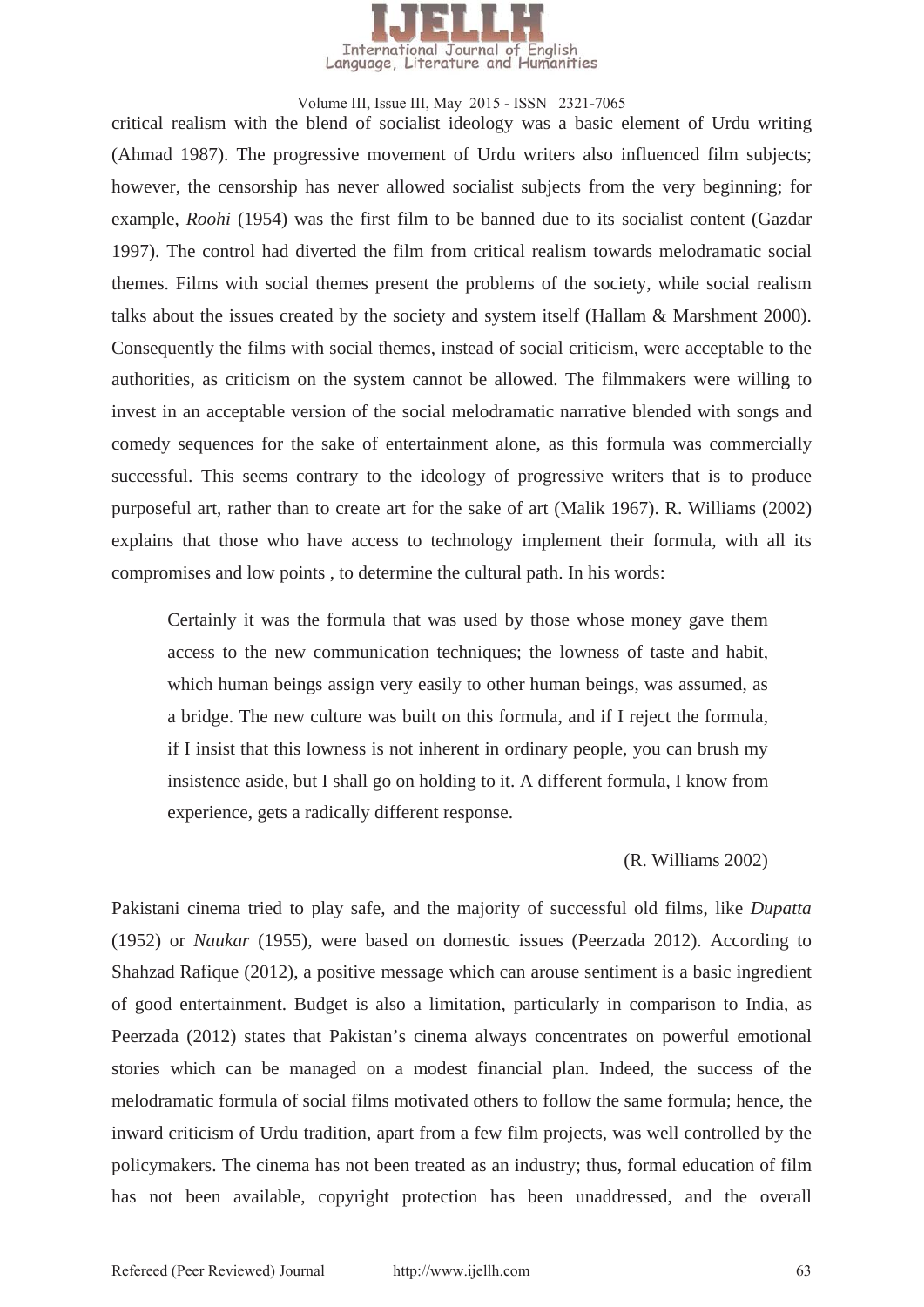

environment did not facilitate experimentation. As a result, Pakistani cinema was unable to achieve a distinctive style. Indian movies were always remained the biggest threat to the smaller film industry of Pakistan. Initially Indian films were taxed, in the 1950s, to support the local industry, and later, in 1960s, they were banned for commercial and political reasons (Egan 2002; Gazdar 1997). The effort to achieve distinctive cultural identity had been diminished with the exclusion of Indian films. S. Suleman (2012) one of the senior most practitioners, favour the ban on Indian films, as it was financially beneficial for the local industry; however, they also mention that it facilitated plagiarism. According to Mansoor (2012) banning of Indian films had caused the downfall of national cinema, as it had weakened the competition.

The Indian films were banned on big screens and watching them was a crime; however, with the availability of videocassette recorders (VCRs), in the late 1980s, these were available by illegal means; video tapes<sup>4</sup> (Z. Lashari 2012). During the martial law of General Muhammad Zia-ul-Haq, 1977 to 1988, the country became a frontline ally of US to conclude the Cold-War. Society had been infected with weapons and extreme forms of fundamentalist religious preaching to fulfil the political motives. In this period, violence-based regional cinema dominated the family-based melodrama of national cinema. Consequently, the cinema had lost it family audience, and downfall of national cinema has become more evident in the late 1990s. The film trade with India was reopened officially, with *Khuda kay Liye* (2007), after a break of more than four decades (Arpana 2008; Rao 2009). Bollywood, after achieving official "industry" status in 1998, has expanded into a more global, professional, and corporate industry (Magdalena & Bravo 2014). The screening of Indian films has further damaged the business of the established cinema of Pakistan. The screening of Indian films has never been appreciated by most of the established practitioners. Sara Faruqi (2010) indicates that the old school Lollywood lobby wants to ban Indian films, as they have captured their market. The traditional political ideology of the country has placed India as an enemy, which has been disturbed with the open trade of films with India. Moreover, the development and training of the established cinema of Pakistan, with various controls and self-censorship, has reduced its scope of screening in India. On the other hand, the screening of Indian films have been successful to draw Pakistani audience back to cinema houses, which has helped the local businessmen to build the new cinema houses (Mansoor 2012; Z. Lashari 2012).

-

<sup>&</sup>lt;sup>4</sup> Indian movies were not allowed to display in cinema houses, during Zia's regime (1977-1988), but video tapes were not restricted.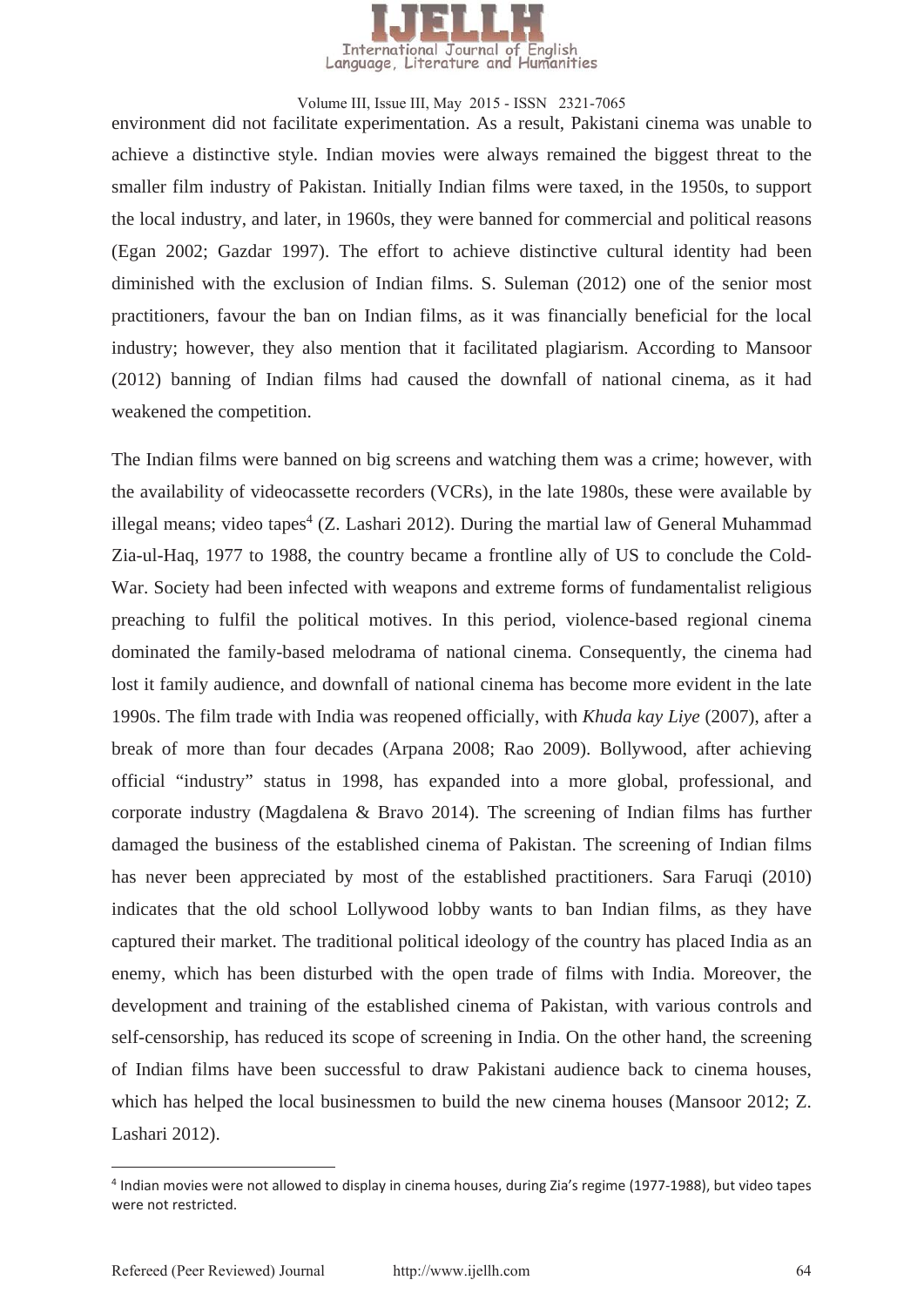

#### **Emergent Cinema of Pakistan**  Volume III, Issue III, May 2015 - ISSN 2321-7065

Although cultural identity has always been an issue throughout the history of Pakistan, the recent quest is due to the realisation to compete within the ambit of the global film industry, where Hollywood and Bollywood are already present. The emergent cinema, neither tries to follow or compete with Indian model, nor does it attempt to follow Pakistan's established cinema. Bilal Lashari (2012) emphasises on making something different from Bollywood: 'Our Own Genre'. Lashari's 'own genre' clearly indicates that the new emergent cinema seems to strive for a distinctive cultural identity of Pakistan; an identity that can separate them from India, Iran, China or Afghanistan. Humayun Saeed, producer of *Main Hoon Shahid Afridi* (2013), stresses that "... this is just Pakistan's first sports film" (Khalid, 2012). The name of the film *Namaloom Afraad* (2014)/*Unidentified Persons* make complete sense only in the context of Pakistani society. The new emergent cinema wants to distinguish itself from the rest, so it derives its inspiration from the parallel or oppositional elements. The study of established cinema, suggests that censorship was implemented to impede specific ideologies; thus, critical realism of Urdu literature was not encouraged on the big screen. Alternative expression, to some extent, was allowed on parallel platforms; for example, realism in the guise of melodrama was experimented on television. In a society based on class structure, some of the cultural values remain "oppositional to the dominant elements"; these "oppositional" elements emerge, mostly unevenly, as a result of "the formation of a new class, the coming to consciousness of a new class" (Williams 1977, p.124). The 'emergent cinema' of Pakistan is still evolving and its inspirations vary from the melodrama of Pakistan television (PTV) to the visceral realism of Hollywood action thrillers and war movies.

## **Khuda Kay Liye/In the Name of God (2007)**

*Khuda Kay Liey (KKL)* is about the impact of 9/11 on the lives of Pakistanis living in America who have become the 'Other'; the enemy, of American society after 9/11. According to Dr. Cara Cilano (2009), an American professor of postcolonial literature, the film highlights the transformation of American society from a democratic to an authoritarian one, after 9/11. On the other hand, the film also highlights the aggravation of the inherent issues of a postcolonial society, by the WoT on Pakistan's North-western border. *KKL* is a story of two brothers who are passionate about music. Mansoor, the elder brother, played by Shaan Shahid, moves to the USA for a professional education in music. Sarmad, the younger brother, played by Fawad Khan, quits his career as a musician under the influence of a religious campaign against music, art and culture by a fundamentalist preacher: Mullah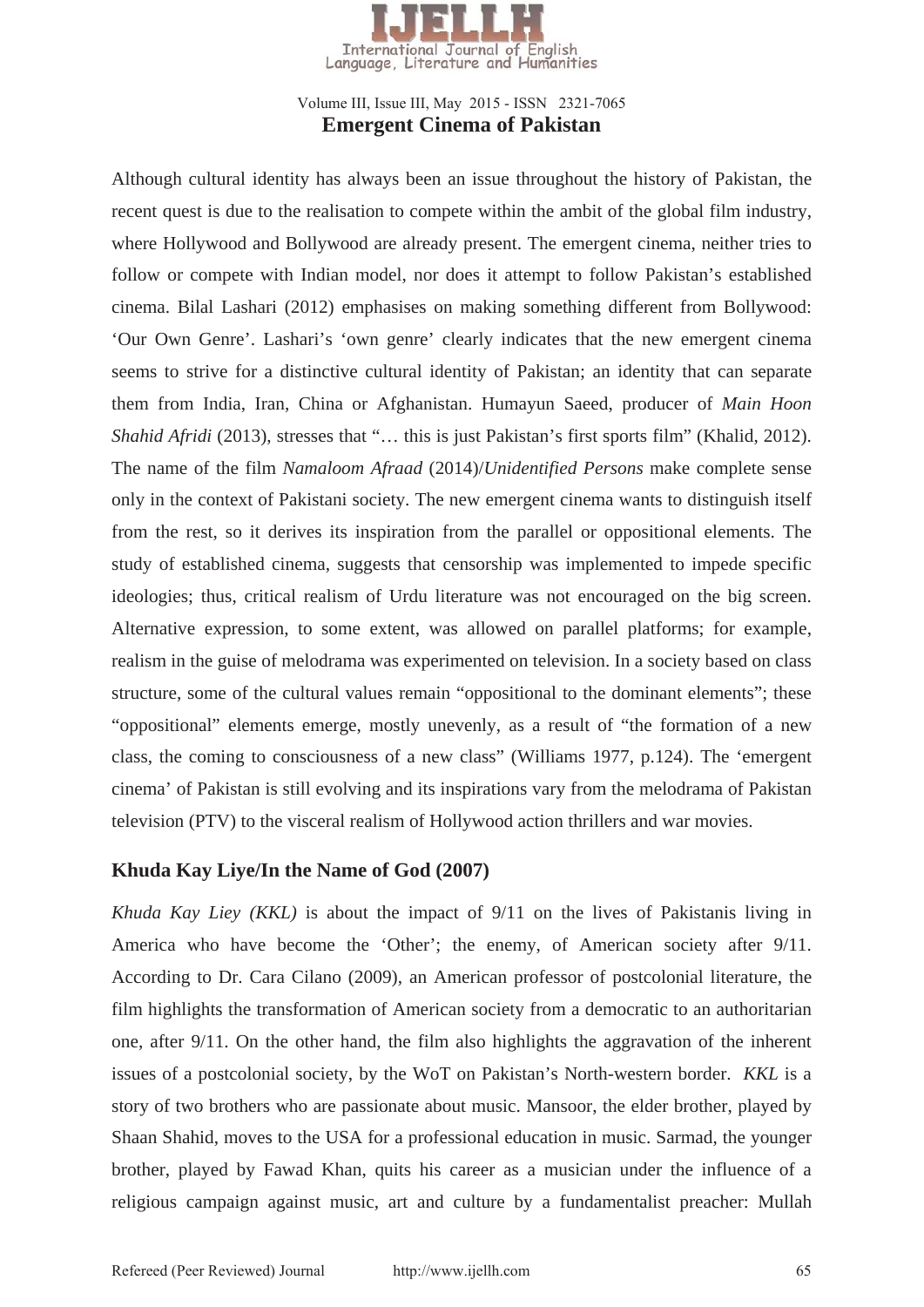

Tahiri, performed by Rasheed Naz. Both music and religion are controversial topics and impossible to discuss on Pakistani cinema screens. *KKL* borrows the melodramatic realism of the PTV serials of the 1970s and the 1980s to explore basic conflicts between the liberal and radical religious beliefs. *KKL* builds a certain irony by raising questions about the legality of music through Sarmad, and by providing answers through the linear preaching of the Mullah Tahiri. The melodramatic style of these characters permits the discussion of forbidden topics, music and religion, and helps to understand the social and political dimensions of the issue. The discussion ends with the statement of Mullah Tahiri that his religious faith is a matter of blind love and not of rational thinking. A similar kind of irrationality is shown in the US interrogation officer, who seems to be the US version of Mullah Tahiri, as he arrested Mansoor under the suspicion of being a terrorist, after 9/11, and examines his belongings without perceiving their context and thus reaches a false conclusion. Both Mullah Tahiri and US interrogation officer remind the viewers of the one-dimensional make-believe characters of soap operas, who always remain opinionated, as the moviemaker wants to educate the audience about the ills of one sided analysis, through them. The melodrama with its didactic approach is used to share a certain discourse about rationality and irrationality.

*KKL* discusses another controversial issue of forced marriages, and forced sex, due to the personal desires along with irrational religious preaching. Mary/Mariam, played by Iman Ali, a British-born cousin of Sarmad and Mansoor, is living in the UK and in love with her university colleague. Her father wants to restrain her from marrying the British boyfriend, so he takes her to Federally Administered Tribal Areas (FATA), where he forcibly weds her to Sarmad. Mary's father, Sarmad and his fundamentalist friends misinterpret religious ideologies to fulfil their desires, which are disproved by a moderate religious scholar in the windup sequence of the film. The film clearly depicts two different approaches, radical and moderate, in religion. The radical approach disconnects Sarmad from his passion, family and later from the rest of the world; however, the moderate approach, presented in the windup, enables to analyse issues within their context to find logical answers and opens various debates, which can make sense within the modernist global context. The film has successfully initiated discussions even in the religious talk shows (Rauf 2009).

*KKL* has demonstrated a space for national identity in the transnational environment and has also added a political dimension to Pakistani cinema. For instance, a scene from the film in which Mansoor, a music student from Pakistan, first interacts with his American class mate, Janie:-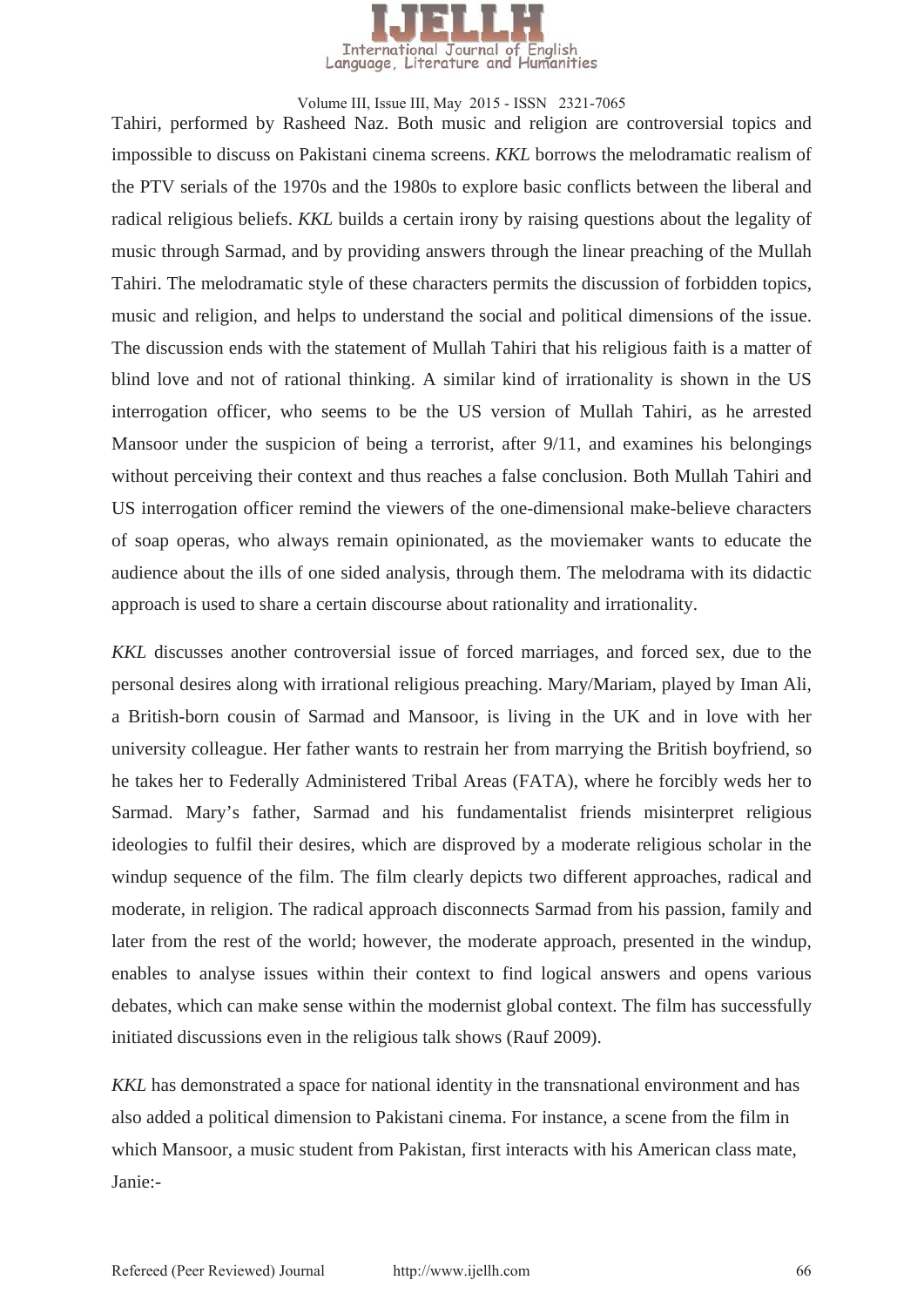

Janie: So where is your country on the globe? Volume III, Issue III, May 2015 - ISSN 2321-7065

Mansoor: Pakistan is my country's name.

Janie: Right Pakistan. Where is Pakistan on the globe?

Mansoor: Well let's see. I will just show it to you. Ok (by placing french-fries side by side), this is Iran, that's Afghanistan, that's China and that's India and Pakistan is in the centre.

Janie: Wow! So you are India's neighbour. I know India. They have the great Taj Mahal. I love that story.

Mansoor: Well thank you. We made that …

The scene reflects that Pakistan was almost unknown to the average American before 9/11. In contrast, Pakistanis believe that every US citizen is well aware of Pakistan, as it was fighting an American war with Russia, in the 1980s, and recently the WoT. Mansoor, like any pronationalist, places Pakistan in the centre; however, the response from Janie about India suggests a change in the established narrative: India as the enemy. Janie mentions the Taj Mahal; a symbol of the common history of India and Pakistan. So Mansoor introduces Pakistan with reference to the Taj Mahal and India, which is rare on Pakistani screens. *KKL*  presents the idea of coexistence, a changed stance on nationalism under the influence of globalisation. Shoab Mansoor (2012) states that, in a society where basic issues about sects and political beliefs have not been resolved, debate about film policy, rules and regulations becomes irrelevant. He insists that nationalism should be redefined as the nationalist ideology should lead the nation towards improvement: for instance, instead of highlighting the India-Pakistan dispute or making films to create hatred, presenting the '*Shia Sunni<sup>5</sup>* conflict' to resolve the basic issues should be considered as nationalist. His next film *Bol* (2011) further defines his nationalist approach to identify the place of national cinema within the international context.

#### **Bol/Speak (2011)**

*Bol* (2011) focuses on the domestic life to discuss the taboos of Pakistani society. The style of the film is more melodramatic than *KKL*. The narrative is rooted in the social realist tradition of the television serials of the 1980s and 90s, and places the real characters in melodramatic circumstances to highlight the issues created by the society. Kothari (2005) states that

-

<sup>5</sup> Islamic sects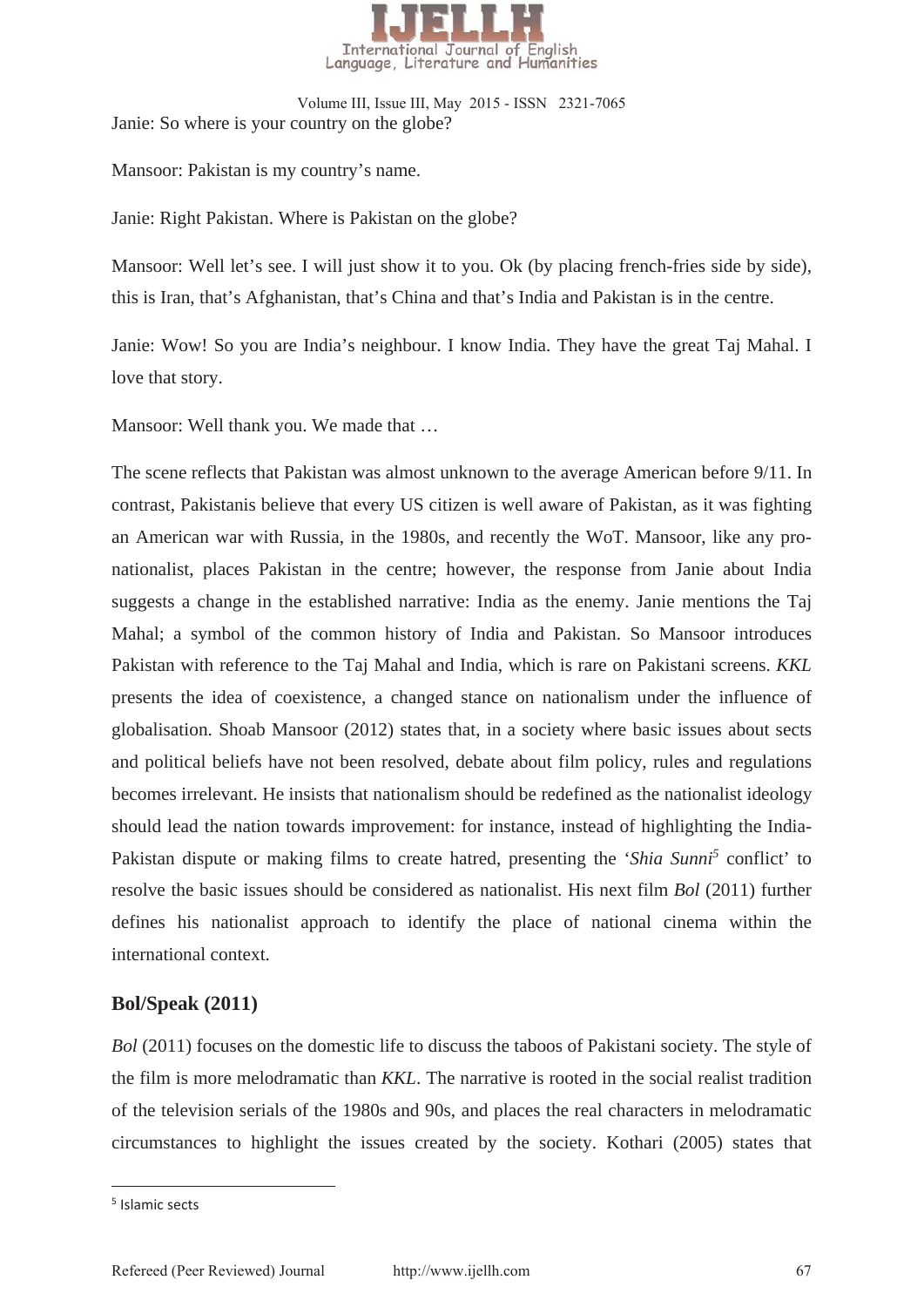

Pakistani serials take their inspiration and evidence from the real world and push these facts to the level of metaphoric representation. The film narrates a personal vendetta of a female, Zainab: Humaima Malik, who is convicted with a death sentence for killing her father, Hakim Sahib: Manzar Sehbai. Hakim has fathered fourteen daughters, in the quest for a boy. Melancholy increases with the birth of a genderless child. The father wants to get rid of him; however, the mother protects the kid by promising that she will hide him and never allow him to go out. The kid remains inside the house and reaches his teenage years, with no education and no exposure to the outer world. He has a natural ability to draw objects, so a neighbour's boy offers him a job of painter at a nearby place. A few of his fellow workers notice his sexual inability and innocence and they sexually assault him. The father holds the kid responsible for the sinful act of the society and ultimately kills him. Instead of being arrested, Hakim is forced by the police officer to give the officer a bribe. Therefore, Hakim, an orthodox Muslim, has to be a victim of the flesh trade for survival, as he is offered money to impregnate a courtesan with a girl child. He, later, realises that this girl child will be engaged in sinful acts, so he wants to murder her. Thus, the conflict, between Hakim and Zainab, reaches its climax and she has to kill her father to save the girl child.

The name, *Bol*, is derived from the metaphoric poetry "*Bol Kay Lab Azad Hain Tery*" (Speak, for your two lips are free) by progressive Urdu poet Faiz Ahmad Faiz. The poem itself highlights the right of expression, as in the words of Faiz:

If the message of the progressive writers does not reach the uneducated workers at least it reaches the middle classes. The war between the capitalist and the proletariat is not the exclusive war of the proletariat; it is a battle challenging all of us.

(Malik 1967)

The film presents an in-depth analysis of the state of the different genders in the society, and successfully generates discussions regarding gender issues, and overpopulation, at various platforms. The patriarchal society places Hakim, an orthodox Muslim, as the head of family, in a society which, on the one side, is a symbol of a degenerated attitude towards a woman, where she cannot marry with her own choice, she cannot refuse reproduction, and she is not allowed to have education or a job. On the other side, it does not offer any fair opportunity to the father to upgrade himself or to increase his income. Hakim's character has its roots in the critical realism of Urdu literature as he is hated due to his bigotry and backward approach towards the education and employment of his daughters, and simultaneously he is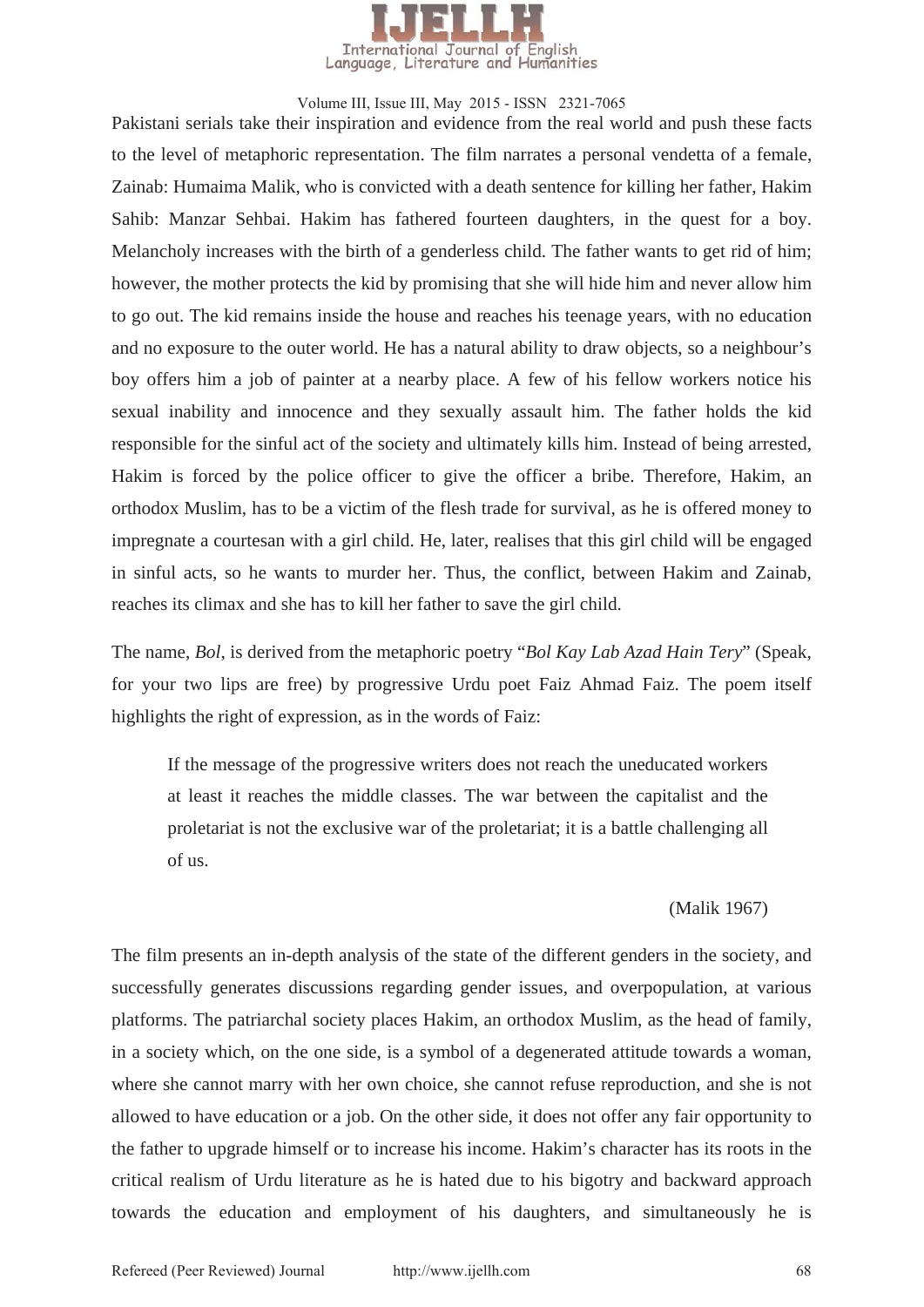

sympathised with whilst fulfilling the demands of the pimp, performed by Shafqat Cheema. The moviemaker attributes the father's extremism and failures to his conventional education and dogmatic beliefs and his death provides the solution. Volume III, Issue III, May 2015 - ISSN 2321-7065

## **Waar/To Strike (2013)**

*Waar*, an action and war thriller, is based on the WoT at the north-western border of Pakistan. The form, instead of *masala*, is inspired by the modern Hollywood action and war genre. It is not widely received and applauded for its physical realism, which is the critical realism of Urdu literature, nor it is related to the realist melodrama of television, rather it provides an authentic visual document of the attack at the Manawan police academy in Lahore, in 2009. *Waar* shows the influence of global trends on the Pakistani cinema, as in the last three to four decades, the "violence-prone" genres: action, adventure and science fiction, have been occupying the space of the benign genres: dramas and musicals, due to their acceptability in the foreign market (Lu & Waterman 2005). Moreover, the film provides an opening for the Pakistani cinema to the rest of the world. Bilal Lashari (2012), wants to achieve Pakistan's 'Own Genre'. However, in this process the film has diluted its link with the local traditions, and can also be regarded as a deviancy in the path of emergent cinema. Indeed, *Waar* has had an impact on the drive of emergent cinema, and the future cinema of Pakistan will further disclose its influences.

*Waar* follows the standardised format and formula of an American action and war movie, which normally serves to build a national emblem and to support the action policy of the government. The plot is based on the mission of a hero against terror, for the survival of his state. Major Mujtaba, a damaged, one-man-army kind of a character, played by Shaan Shahid, who is living the life of a retired person, is called back to active duty to save the country from a huge terrorist attack. The attack is masterminded by a reprehensible bad guy: Ramal, played by Shamoon Abbasi. The subplot shows an ongoing counter-terrorism operation at the north-western border and the tribal area of Pakistan, which is led by police officer Ehtesham: Hamza Ali Abbasi, and coordinated by an intelligence officer Javeria: Ayesha Khan. The operation is in harmony with the formula of most of the war films in Hollywood, a group of heroic men have to accomplish a mission in circumstances which are beyond their control (Pollard 2002). The narrative content tends to be modified according to the local requirements and produced with local actors, idioms and storyline. Indeed, *Waar* reflects the process of the indigenisation of an imported genre to satisfy the cultural tastes and concerns of the local audience, which is called "glocalization" by Roland Robertson (1995).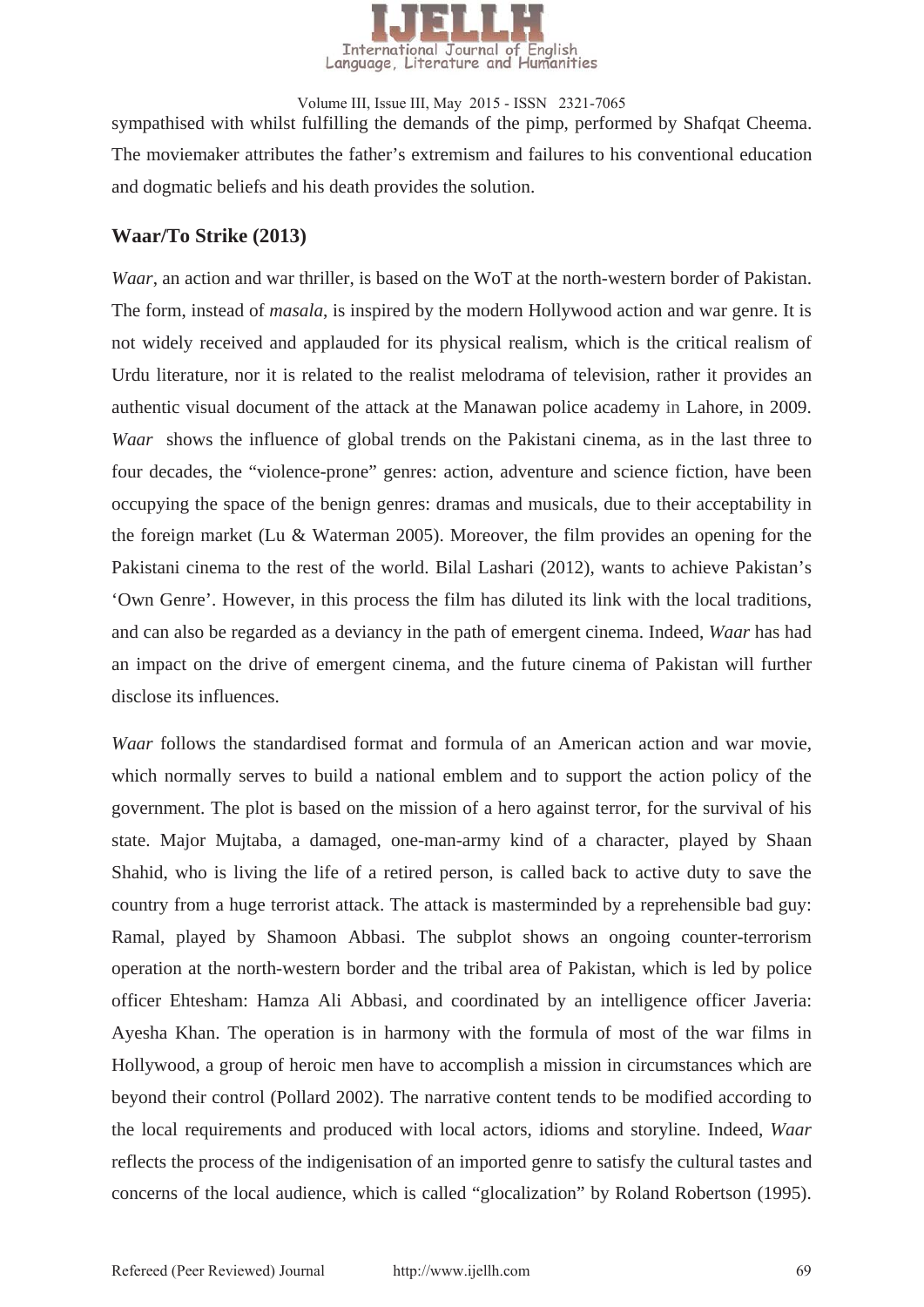

In the case of Hollywood, war films are part of a process to establish a sense of the "good war": war for a noble cause, to end all wars, that might validate the expansion and involvement of American armed forces within the New World Order (Pollard 2002). This role was further extended after 11 September 2001, as these films have been making sense of 9/11 and of American interventions (Carter & McCormack 2006). Therefore, these films are regarded as "geopolitician"; making sense of geopolitics and positioning global agendas (Crampton & Power 2005). *Waar* highlights the efforts of Pakistani forces in the WoT and fulfils the traditional role of the 'geopolitician' objectively by showing their sacrifices.

Firstly, this role of the 'geopolitician' demands believability and authenticity; physical realism, which is achieved by arranging the shoots during the actual military action or practice sessions, with the latest RED One camera, appropriate lenses, aerial shots, along with action stunts, blood spatters, more than 300 special effects, and digital intermediate process by Technicolor. Indeed, *Waar* is a complete cinematic experience, with a quality background score, which had never been seen before in a Pakistani film. Bilal Lashari states that his actors prepared themselves with military training and his crew waited for days, for the real action to happen, to reduce the cost and to enhance authenticity, particularly in the final battle sequence (Shah 2013). The special effects are only used to further enhance the originality and aesthetic value. The moviemaker seeks experiential objectivity and evidence of Pakistan's engagement in the WoT. Much debate about *Waar*'s authenticity is centred on the attack at the police academy, in 2009 and the film provides a sense to the audience of how brisk and well-planned that attack was. Terrorists, females and a male, in the guise of a middle class family, seek help at the gate of the academy, as one of the females pretends to be in ill health. The main security guards are engaged with the family, and in the meantime, another team of terrorists, who are playing cricket in the guise of local youngsters near the boundary wall of the academy, start their sharp action. *Waar* attempts to provide the firsthand experience to the viewer, to intensify responses, and to allow audiences to feel and experience the sense of horror and uncertainty.

Secondly, the role of the 'geoplotician' is accomplished at the level of script and characterisation, as *Waar* describes the Pakistani side of the WoT. Zaid Hamid, a Pakistani political commentator, in a talk show, insists that *Waar* has destroyed the narrative of the enemies of Pakistan, and exposes the role of foreign intelligence agencies in the destabilisation of Pakistan (Habib 2013). The script establishes a terrorist networking; from India to Afghanistan, to interlink the recent WoT with the previous wars with India to achieve a sense of a "good war"; that is, a war for a noble cause, to end all wars (Pollard 2002).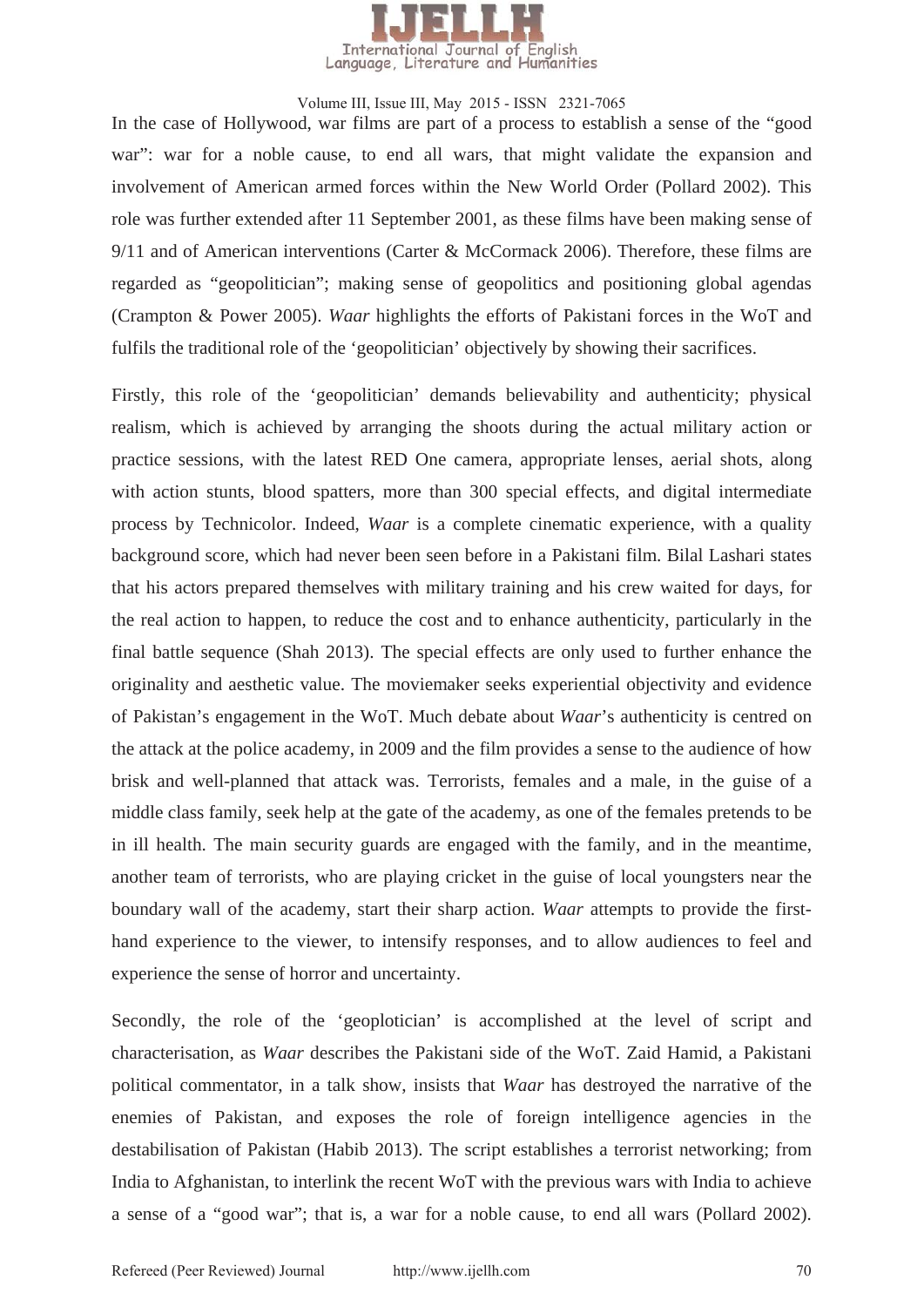

Indeed, the film provides a narrative which is aligned with the inherent policy of the state; Pakistan's Islamic identity with India as the biggest enemy. The film carefully constructs the characters of the extremists as 'different': soulless, heartless and mindless non-state actors with money as their sole motivation, in contrast to the youthful and innocent Pakistani soldiers who are passionate only about their nation. The characterisation is linked with the ISPR's definition of the war against terrorism; an ideologically motivated conflict with political objectives between "State Actors (SAs)" and "Non-State Actors (NSAs)" and it is fought in the public arena; hence, it can only be won with public support (Raza 2014). The attire of soldiers, choice of language, English instead of Urdu, and iconography is inspired from Hollywood flicks, to communicate their command on the latest technology and commitment towards the WoT to the opinion makers; political elites, and foreign market. The militants communicate in the Urdu language and their verbal confrontation and style of holding the weapons, with no excellence at all, matches the villains of the traditional violence cinema of Pakistan, to transmit their negativity to the locals. Indeed, the logic behind *Waar* is to provide a sense for the war, and to justify the role of Pakistan in the US WoT, to the local and global audience. Although it does not show any American characters, the US demand of jingoism and 'do more' from Pakistan's forces has been working as the motivating force behind its punch line:

'Pakistani is a Nation! Whose death does not matter to anyone, and now does not matter even to them.'

The study of the established cinema of Pakistan has disclosed that the governmental control have defined the path of Pakistani cinema. The Act of 2002 was also an effort to control the media discourse (Yusuf & Schoemaker 2013). However, later the expansion of media, and digital revolution has helped to develop human resources, and also provided them access to the film production. Thus, the emergent cinema has been experimenting with various possibilities. *KKL* challenges the stereotypical approach in the society, tries to redefine the national identity of the country. *Bol* further defines the path of Pakistani film towards the social realism of PTV. It has traces of the critical realism of Urdu literature, as it criticises the self as well as the system. The film is appreciated by the emergent and established filmmakers, as it has shown a path to the national cinema (Rafique 2012; Suleman 2012; Amjad 2012). However, the increasing polarisation in the society is limiting the space of the national cinema. The issue of over-population, discussed in the film, is opposed by a religious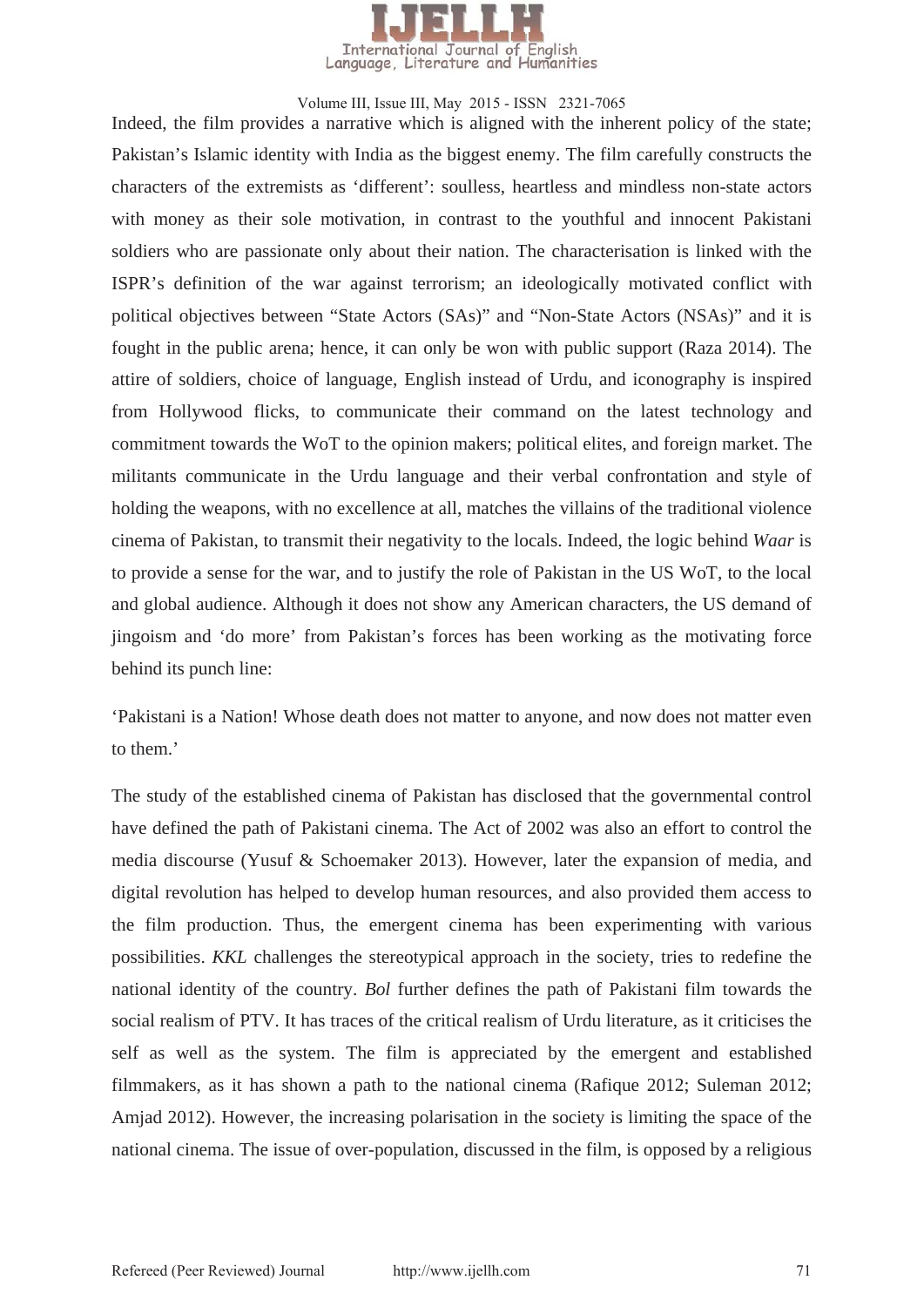

group and a *Fatwa*<sup>6</sup> has been raised against the film (Tariq 2011). Later, the film was banned by the court (Pakistan Today 2011). The path of emergent cinema has been deviated with *Waar*, as on the one side it can be classified as A. Williams (2002, pp.17-18) "global" film: a big budget production following the path of Hollywood cinema, and on the other side, it is aligned to the established political ideology of the state and can initiate a wave of nationalism. National cinema can be exploited as a mechanism to promote state sponsored nationalism, and to downgrade other values, which can be more directly observed in propaganda films (A. Williams 2002, p.8). Certainly, cinema works as a hub for cultural, social and political elements, and plays a role in building up the national identity.

 $6$  the legitimate judgment regarding the subjects of religion by a mufti (trained scholar)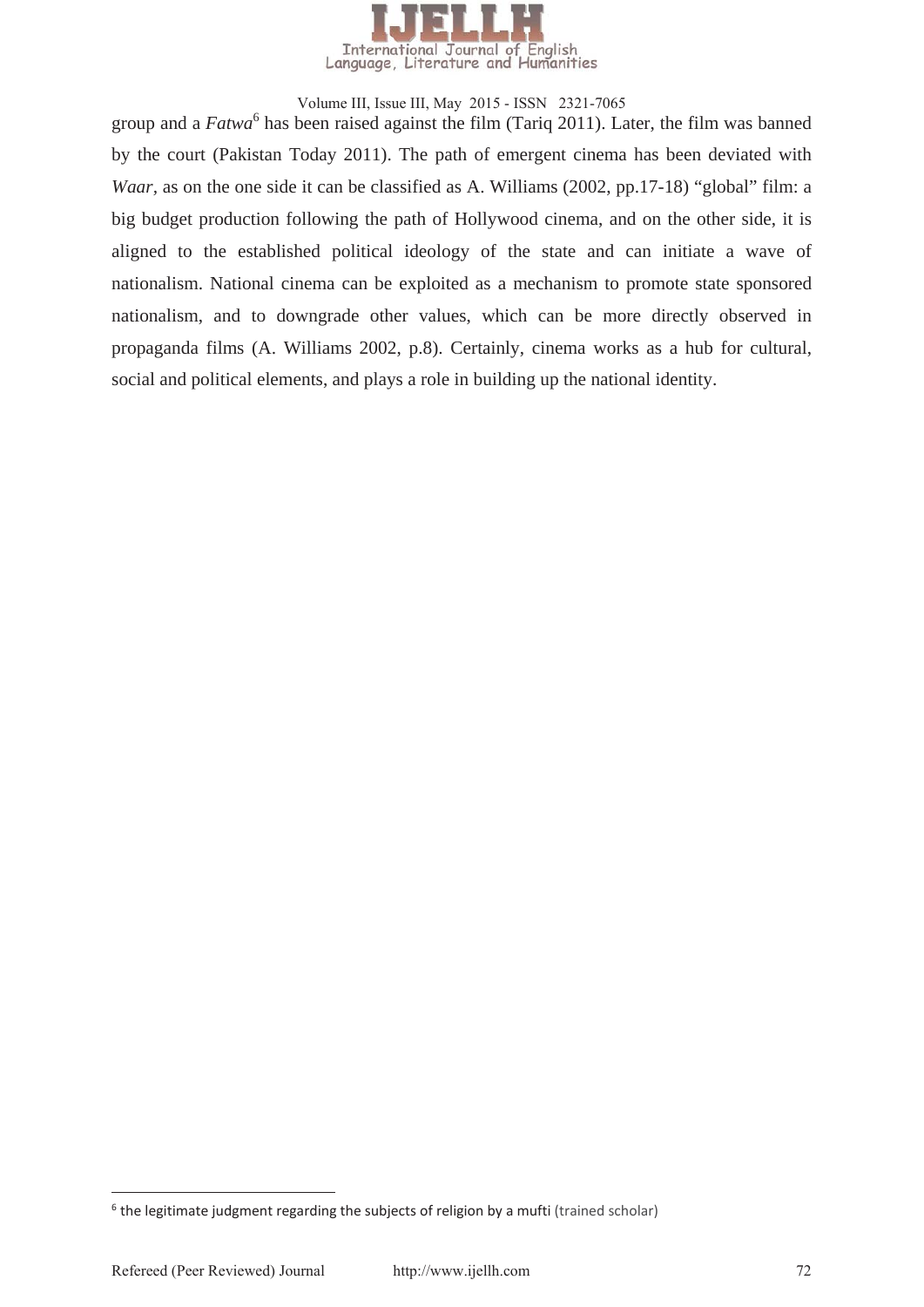

## **References**  Volume III, Issue III, May 2015 - ISSN 2321-7065

- Adarsh, T., 2008. Khuda Kay Liye (2008) | Hindi Movie Critic Review. Hungama Digital Media Entertainment Pvt. Ltd. Available at: http://www.bollywoodhungama.com/moviemicro/criticreview/id/534539 [Accessed March 15, 2013].
- Ahmad, A., 1987. Jameson's Rhetoric of Otherness and the'National Allegory.' Social Text, 17(17), pp.3–25. Available at: http://postcolonial.net/@/DigitalLibrary/\_entries/115/filepdf.pdf [Accessed May 23, 2014].
- Ahmed, I., 2012. VIEW: The Lahore-Bombay film linkage. Daily Times. Available at: http://archives.dailytimes.com.pk/editorial/01-Apr-2012/view-the-lahore-bombay-filmlinkage-ishtiaq-ahmed [Accessed July 15, 2014].
- Arpana, 2008. Khuda Kay Liye thaws 43 years of India-Pakistan screen chill. Hindustan Times. Available at: http://www.hindustantimes.com/News-Feed/Entertainment/Khuda-Kay-Liye-thaws-43-years-of-India-Pakistan-screen-chill/Article1-295024.aspx [Accessed April 26, 2013].
- Carter, S. & McCormack, D.P., 2006. Film, geopolitics and the affective logics of intervention. Political Geography, 25(2), pp.228–245. Available at: http://linkinghub.elsevier.com/retrieve/pii/S0962629805001149 [Accessed August 18, 2014].
- Cilano, C., 2009. Manipulative Fictions: Democratic Futures in Pakistan. From solidarity to schisms : 9/11 and after in fiction and film from outside the US, v.126.
- Crampton, A. & Power, M., 2005. Frames of Reference on the Geopolitical Stage: Saving Private Ryan and the Second World War/Second Gulf War Intertext. Geopolitics, 10(2), pp.244–265. Available at: http://www.tandfonline.com/doi/abs/10.1080/14650040590946575 [Accessed August 8, 2014].
- Egan, E., 2002. Pakistan Cinema: Between the Domestic and the Regional. Asian Cinema, (Spring/Summer), pp.27–38.
- Faruqi, S., 2010. Pakistan's film industry and cinema culture. DAWN.COM. Available at: http://www.dawn.com/news/591275/pakistans-film-industry-and-cinema-culture [Accessed February 15, 2014].

Gazdar, M., 1997. Pakistan Cinema 1947-1997, Oxford University Press.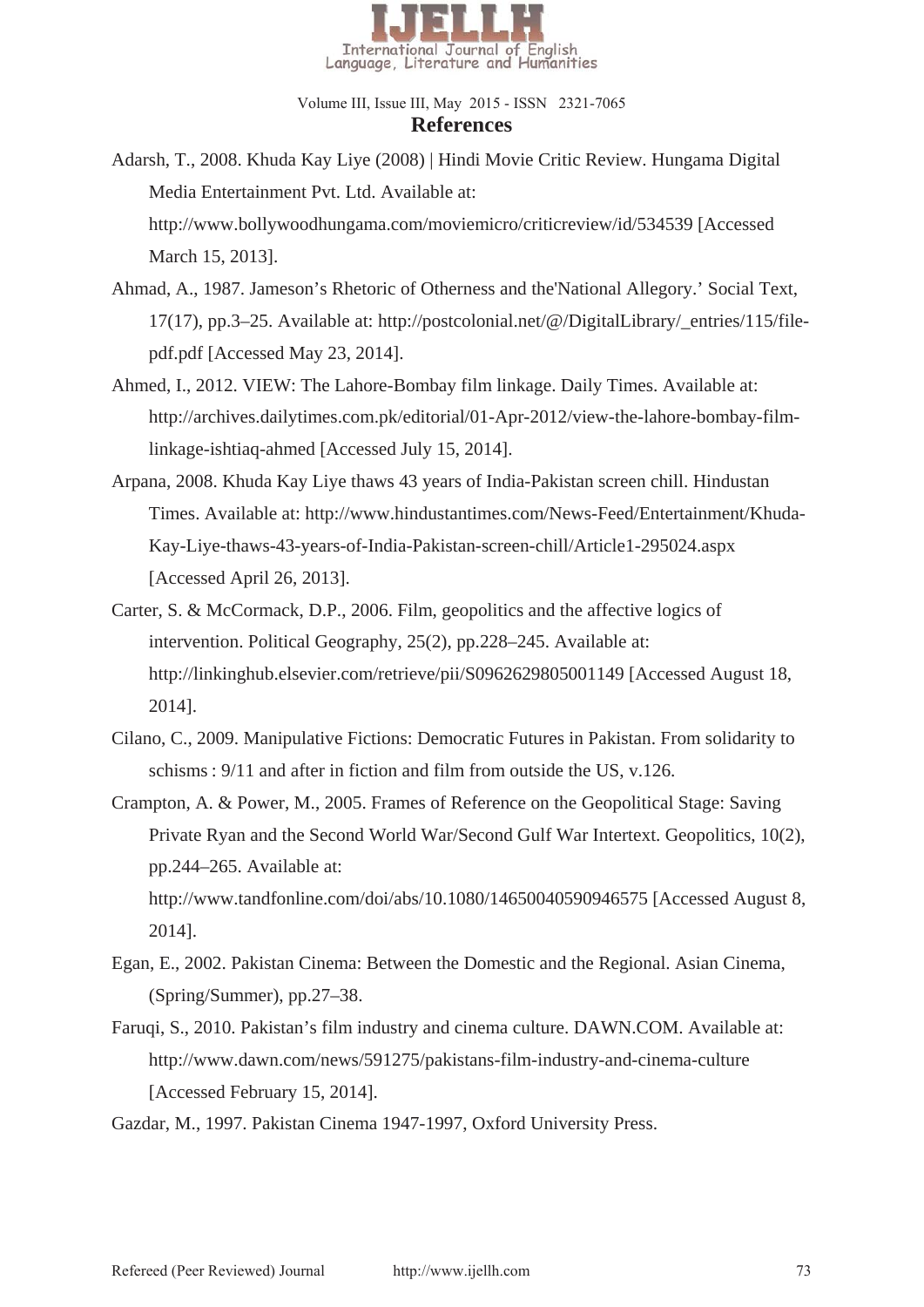

- Habib, N., 2013. Zaid Hamid: Narrating WAAR Impact it created in defending Pakistan. Newsone. Available at: https://www.youtube.com/watch?v=tMShQVPtuvE [Accessed August 26, 2014].
- Hallam, J. & Marshment, M., 2000. Realism and Popular Cinema, Manchester University Press. Available at: http://books.google.com/books?id=bL-J4r4bfm4C&pgis=1 [Accessed August 14, 2014].
- Iqbal, M., 2015. mazhar.dk An infotainment website. Mazhar Iqbal ka Pakistan. Available at: http://www.mazhar.dk/ [Accessed May 15, 2015].

Jalibi, J., 1984. Pakistan the Identity of Culture 1st ed., Karachi: P.I.D.C. Printing Press.

- Kothari, S., 2005. From genre to zanaana : Urdu television drama serials and women's culture in Pakistan. Contemporary South Asia, 14(3)(September), pp.289–305. Available at: http://web.b.ebscohost.com.ezproxy.ntu.ac.uk/ehost/pdfviewer/pdfviewer?sid=9891f7ef-264f-4519-bc60-7ba5c81317c6@sessionmgr115&vid=2&hid=123 [Accessed July 23, 2014].
- Lu, W. & Waterman, D., 2005. Changing Markets, New Technology, and Violent Content: An Economic Study of Motion Picture Genre Trends. In Hollywood's Road to Riches. pp. 1–32.
- Magdalena, M. & Bravo, L., 2014. Aswin Punathambekar, From Bombay to Bollywood: The Making of a Global Media Industry. International Journal of Communication, 8, pp.161– 164.
- Malik, H., 1967. The Marxist Literary Movement in India and Pakistan. The Journal of Asian Studies, 26(4), pp.649–664.
- McMillin, D.C., 2007. International Media Studies, Oxford: Blackwell Publishing.
- Mezzera, M. & Sial, S., 2010. Media and Governance in Pakistan : A controversial yet essential relationship. Initiative for Peacebuilding, (October).
- Pakistan Today, 2011. LHC asks DCO to decide on banning film Bol. Pakistan Today. Available at: http://www.pakistantoday.com.pk/2011/08/06/city/lahore/lhc-asks-dco-todecide-on-banning-film-bol/ [Accessed February 26, 2015].
- Pendakur, M., 1996. India's National Film Policy: Shifting Currents in the 1990s. In FILM POLICY: International, National and Regional Perspectives. Routledge, pp. 148–171. Available at: http://www.tandfebooks.com/isbn/9780203978900.
- Pollard, T., 2002. The Hollywood War Machine. New Political Science, 24(1).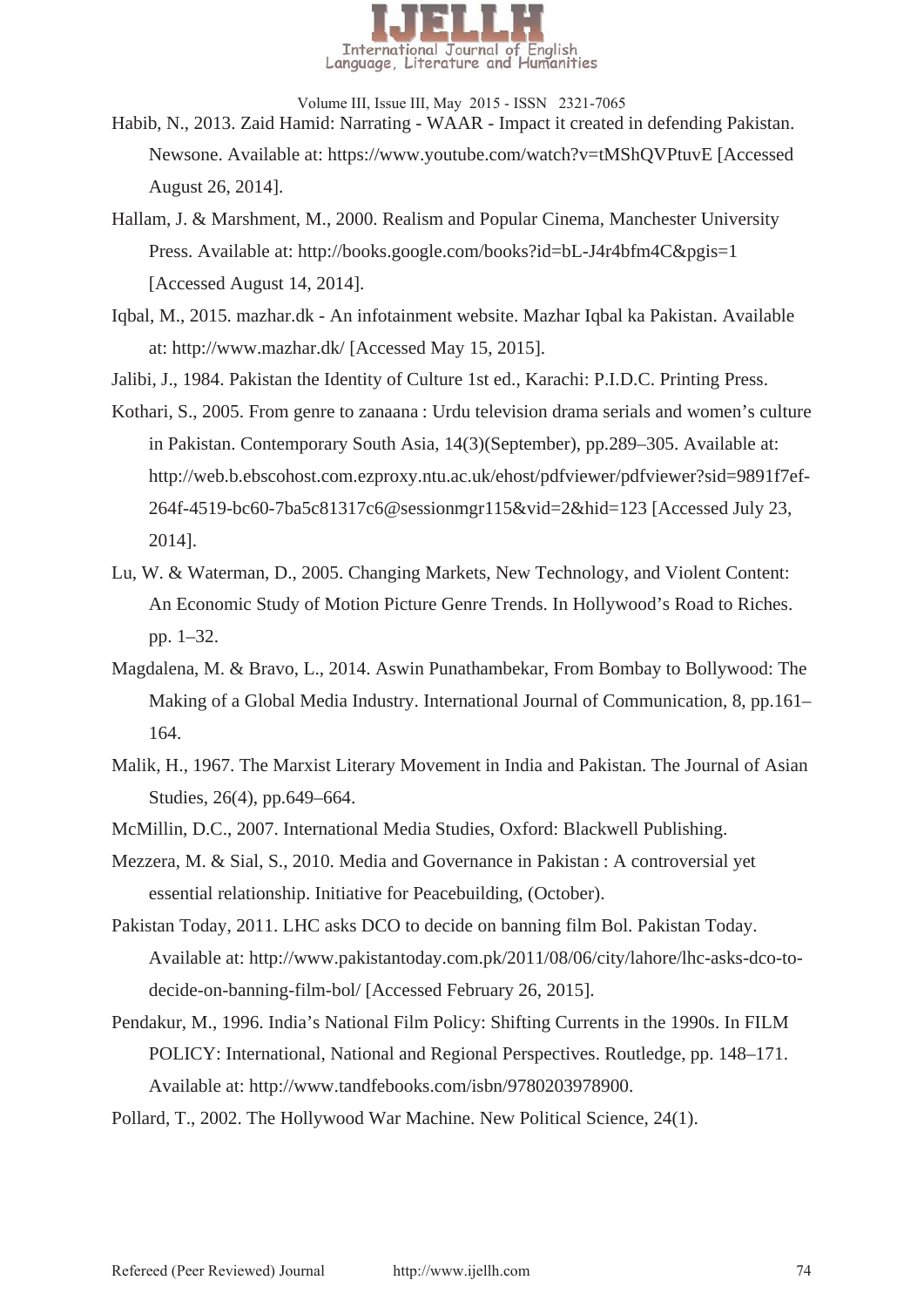

- Rao, S., 2009. Bollywood; A rage in Pakistan. The Sunday Tribune Spectrum. Available at: http://www.tribuneindia.com/2009/20091122/spectrum/main6.htm [Accessed March 13, 2013].
- Rauf, A., 2009. Ghamidi-Film Khuda Kaay Leeya Review. Geo. Available at: https://www.youtube.com/watch?v=TJZeZVe4d2w [Accessed April 21, 2014].
- Raza, A., 2014. Public Opinion and Counter-Terrorism Strategy. ISPR. Available at: https://www.ispr.gov.pk/front/main.asp?o=t-article&id=98 [Accessed August 28, 2014].
- Robertson, R., 1995. Glocalization: Time-Space and Homogeneity-Heterogeneity. In Global Modernities. Sage Publications, pp. 25–44.
- Schifrin, N., 2008. "Lollywood" Hits Bollywood. ABC News. Available at: http://abcnews.go.com/Entertainment/BusinessTravel/Story?id=4590620&page=3 [Accessed March 8, 2013].
- Shah, H.A., 2013. Pakistani Movie Waar Team on Weekend World. Pakistan Television. Available at: http://www.youtube.com/watch?v=0aGUOZsTYpc [Accessed February 7, 2014].
- Shoesmith, B., 2009. Changing the Guard. Media History, 15(4), pp.439–452. Available at: http://www.tandfonline.com/doi/abs/10.1080/13688800903211022 [Accessed April 16, 2014].
- Talbot, I., 1998. Pakistan A Modern History, London: Hurst and Company.
- Tariq, M., 2011. BOL the Anti-Islamic Movie BOL Movie kay Kufria Aqaid. YouTube. Available at: https://www.youtube.com/watch?v=oddpg4JZOSk [Accessed March 11, 2015].
- Wille, S., 2005. Evaluating Identity in Pakistani Art. In Beyond Borders: Art of Pakistan. Young Presidents' Organisation.
- Williams, A., 2002. Introduction. In Film and Nationalism. Rutgers, The State University.
- Williams, R., 1977. Cultural Theory. In Marxism and Literature. Oxford: Oxford University Press, pp. 75–141.
- Williams, R., 2002. Culture is Ordinary. In B. Highmore, ed. The Everyday Life Reader. New York: Routledge, pp. 91–100.
- Yusuf, H. & Schoemaker, E., 2013. The media of Pakistan. BBC Media Action, (September).
- Zeno, 1994. Professor Ahmed Ali and the Progressive Writers' Movement. The Annual of Urdu Studies.